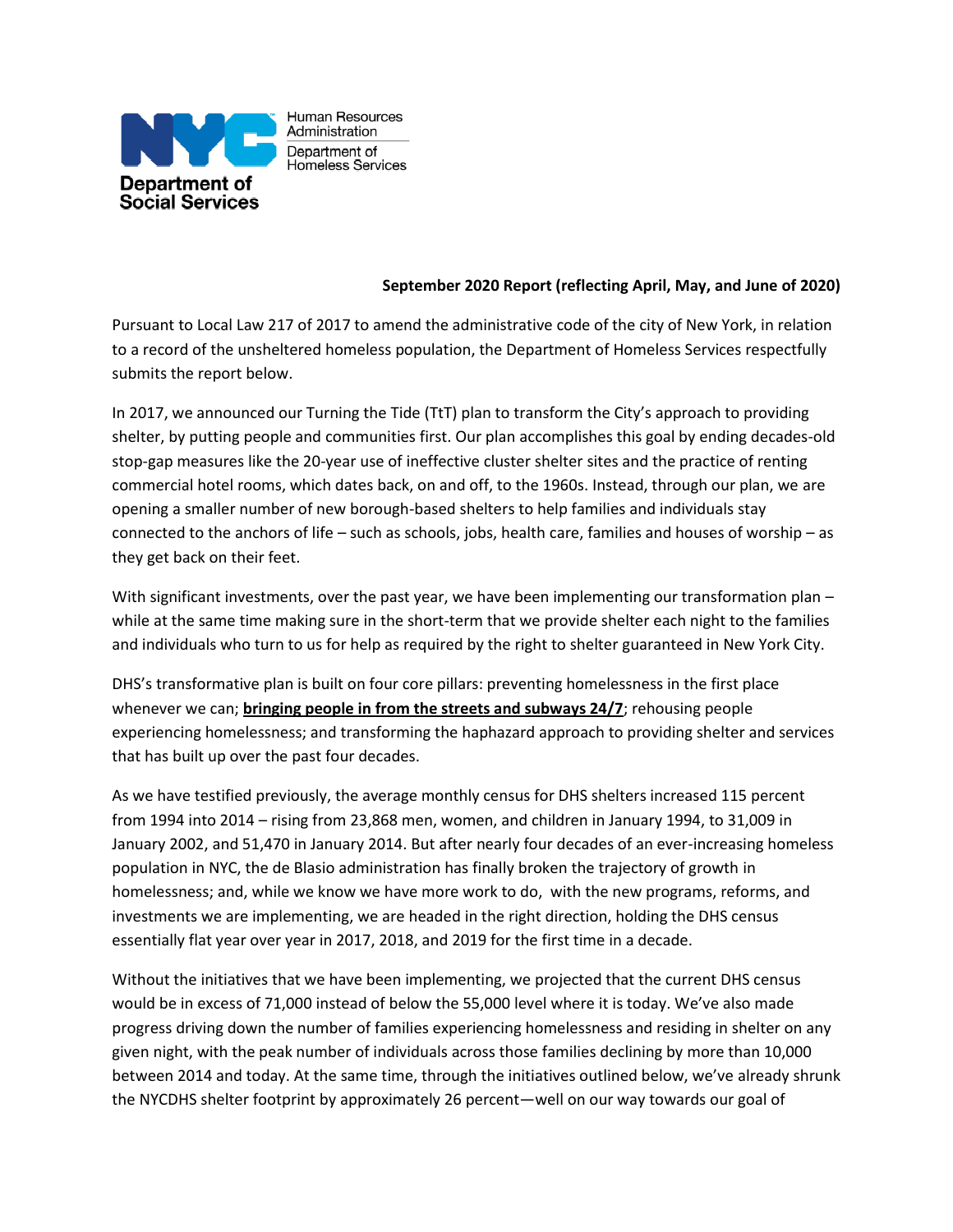shrinking the footprint by 45 percent overall—by getting out of more than 200 locations that did not meet our standards and siting a smaller number of borough-based shelters, down to approximately 478 locations from the 647 reported in TtT.

#### **Addressing Street Homelessness – Bringing People Inside**

## **HOME-STAT: 24/7/365 Outreach**

The most comprehensive outreach program in the nation, HOME-STAT (Homeless Outreach & Mobile Engagement Street Action Teams) encapsulates all of New York City's street homeless outreach efforts, from 24/7/365 in-field/on-streets outreach and engagement across the five boroughs, to case management, to dedicated facilities and tailored services.

Overall, we have quintupled the City's investment in street homeless programs, increasing from approximately \$45 million in FY14 to more than \$240 million.

At the same time, we have tripled the number of low-barrier beds dedicated to better serving our individuals experiencing unsheltered homelessness, increasing from 600 beds in 2014 to more than 1800 in 2019. Additionally, in December 2019, we announced our plan to add another 1,000 safe haven beds citywide; representing a 65-percent increase over the tripling we have already achieved. 350 of those beds were already in the development process by the end of 2019; and hundreds of interim stabilization beds have been brought online this year.

Through these investments, programs, and enhanced efforts, in which hundreds of highly-trained notfor-profit outreach staff, including licensed social workers, proactively canvass the streets to engage unsheltered New Yorkers, our City has helped more nearly 2,900 New Yorkers experiencing unsheltered homelessness come in from the streets into transitional programs or permanent housing.

There is no one-size-fits-all approach to ending homelessness. With a dedicated not-for-profit provider for each borough (the Manhattan Outreach Consortium, led by CUCS working with Goddard Riverside and Breaking Ground, in Manhattan; Breaking Ground in Brooklyn and Queens; BronxWorks in the Bronx; and Project Hospitality on Staten Island; and Bowery Residents Committee (BRC) on the subways), HOME-STAT outreach teams work around the clock across the five boroughs by making regular contact with New Yorkers experiencing street homelessness: getting to know them, developing trust, and sharing information about the resources available to them.

HOME-STAT outreach teams consist of multi-disciplinary teams working around the clock to seek out individuals living in public spaces, engage them about the resources and supports available to them, and link them to services with the goal of bringing them indoors, always focused on building relationships with individuals who over time have historically rejected services. Outreach teams are also focused on reaching, engaging, and assisting the most vulnerable of those living outside to ensure they are safe and/or not at risk of injury or death. This health-protection aspect of their role becomes heightened during times of extreme weather. Outreach teams also perform crisis intervention assessments and work on housing placements through ongoing case management and supportive services, which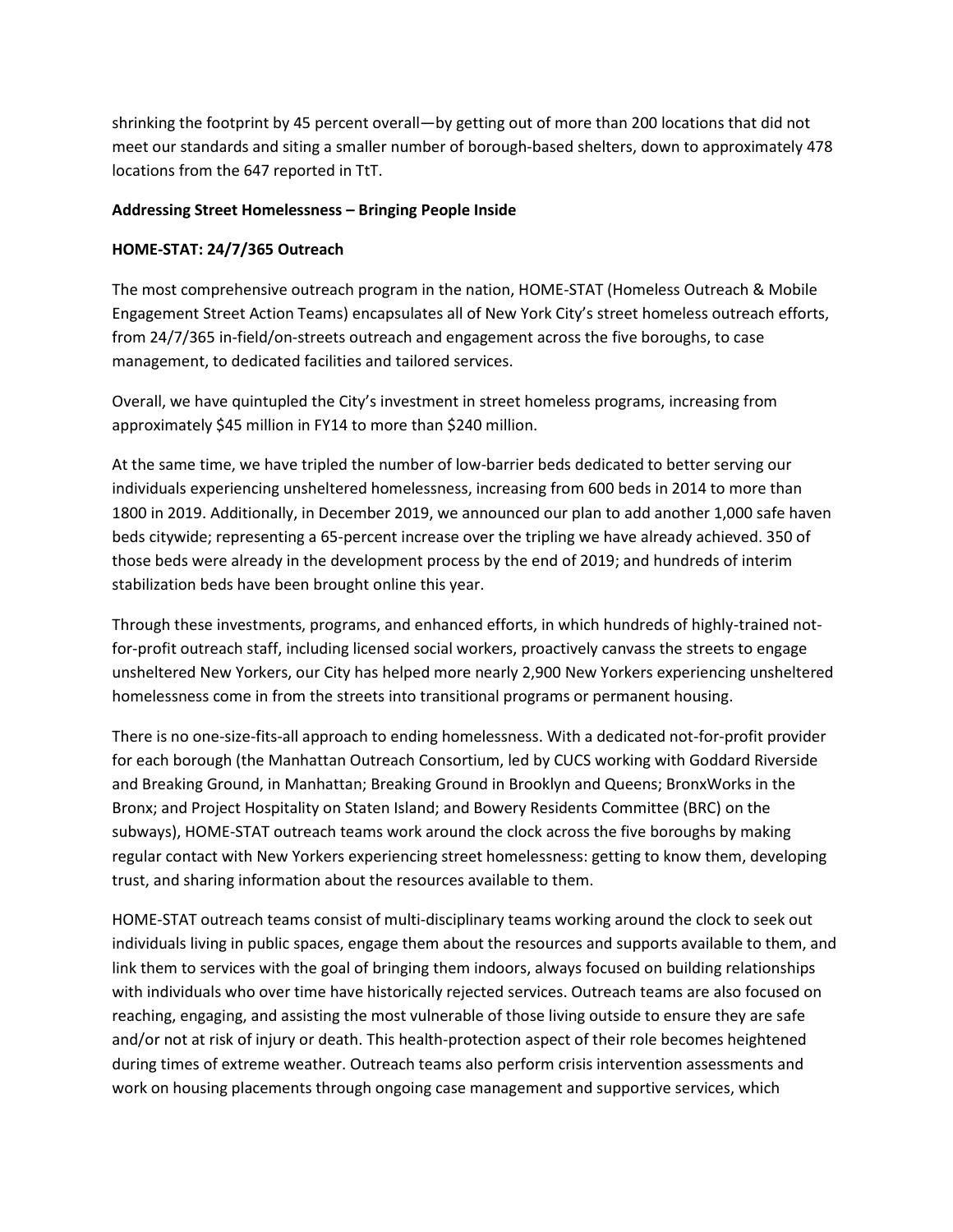includes connecting clients to medical benefits as they continue to work with these individuals throughout their journey back to permanency/stability. The outreach teams meet people "where they are" both literally and figuratively—whether that means conducting a psychiatric evaluation on a street corner or sending an outreach worker who can speak to a client in his or her native language.

#### **HOME-STAT: The Journey Home**

In December, we announced our "Journey Home" action plan to double down on the progress we've made through HOME-STAT—the nation's most comprehensive street outreach program—and end longterm street homelessness as we know it within five years. This "Journey Home" action plan calls for new permanent housing, new safe havens, new outreach staff, and new cross-agency collaborative intervention to ensure the HOME-STAT solutions that have helped nearly 2,900 unsheltered New Yorkers off the streets into transitional and permanent settings since 2016 also start to work for those unsheltered New Yorkers who've been the toughest to reach. With new collaborative approaches and creative interventions, we intend to achieve the breakthroughs and find the unique pathways off the streets that each of these individuals requires, in partnership with the dedicated, experienced outreach providers who've spent time getting to know them, building the trust and relationships that will ultimately change their lives. To learn more about this Administration's bold, unprecedented, historic plan to take action, visit *[nyc.gov/journeyhome](https://gcc01.safelinks.protection.outlook.com/?url=nyc.gov%2Fjourneyhome&data=02%7C01%7Cmcginni%40dss.nyc.gov%7C8c8a37c5692646e6651508d7a668eec7%7C369ccac91d3d435bb214c86f3a380236%7C0%7C0%7C637160841917552556&sdata=3ZNbyzdk%2FoAQ01k4EK7GJlN9Eq41%2BtpYqEGHwYhItO8%3D&reserved=0)*.

# **HOME-STAT: Compassionate Individualized Engagement, and the By-Name List of Known and Prospective Clients**

Central to the HOME-STAT effort, HOME-STAT outreach teams continue to build the City's first-ever byname list of individuals known to be homeless and residing on the streets, more effectively enabling the teams to directly and repeatedly engage New Yorkers in need where they are, continually offering supports and case management resources while developing the trust and relationships that will ultimately encourage these individuals to accept services and transition off the streets. This tool allows outreach staff to update client and case information in real time, which may include the client's first and last name, date of birth, race or ethnicity, the location where outreach staff engaged the unsheltered homeless person, including but not limited to, a bus shelter, drop-in center, hospital, park, safe haven, or subway, and information about the factors that may have contributed to their homelessness.

As part of that by-name list, HOME-STAT outreach teams now know and are actively engaged with approximately 2,400 (2,317) individuals by name who are confirmed to be homeless and living on the streets. HOME-STAT outreach teams are also continuing to engage another approximately 1,300 (1,228) individuals encountered on the streets to evaluate their living situations, determine whether they are homeless, and assess what specific supports they may need.

To this end, pursuant to Local Law 217 of 2017 to amend the administrative code of the city of New York, in relation to a record of the unsheltered homeless population, the Department of Homeless Services respectfully submits the report below.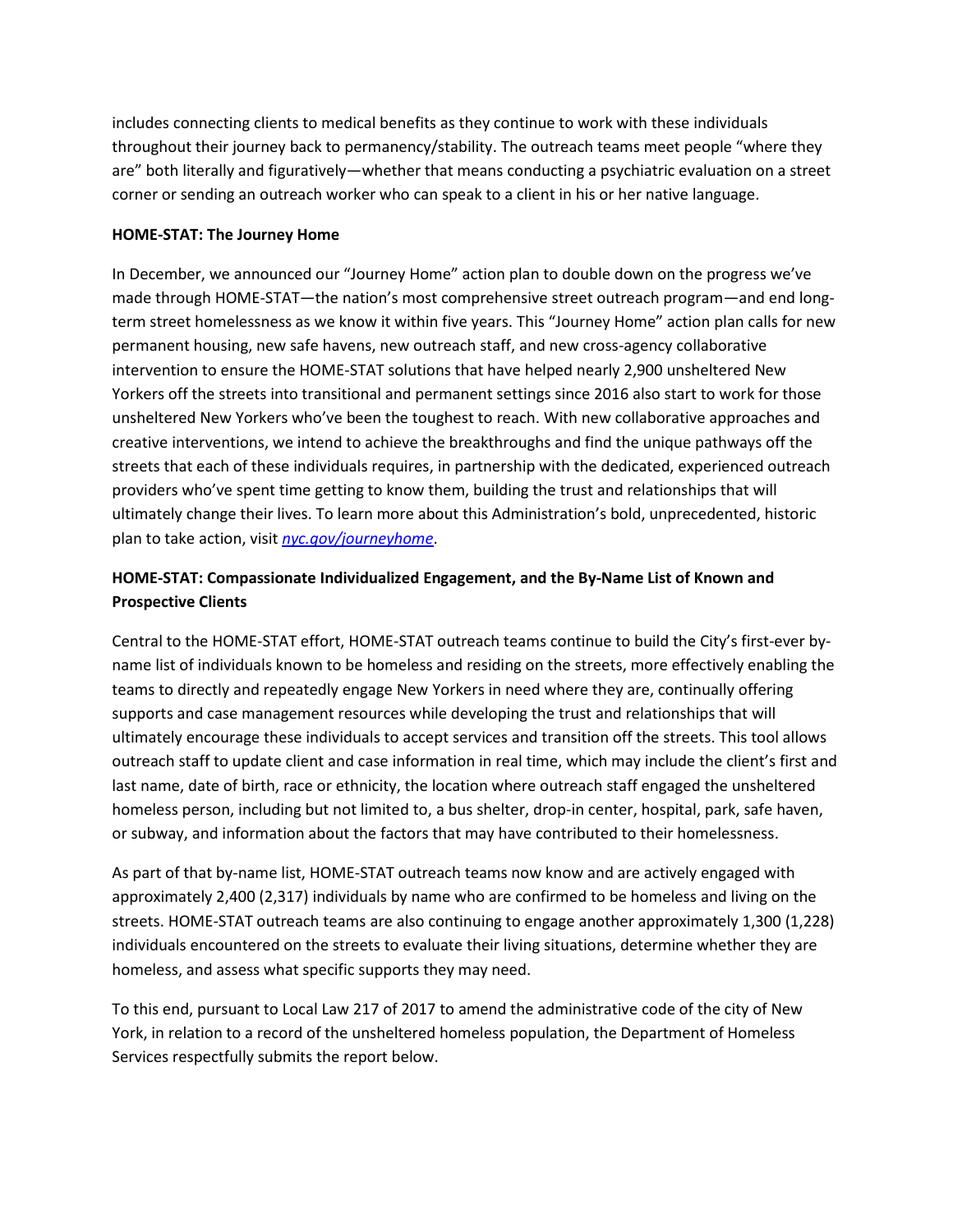| <b>HOME-STAT</b>                                                                                                                                                                                                                                                                                                                                                  |                                     |              |  |
|-------------------------------------------------------------------------------------------------------------------------------------------------------------------------------------------------------------------------------------------------------------------------------------------------------------------------------------------------------------------|-------------------------------------|--------------|--|
| Total number of New Yorkers who are-<br>(1) known to HOME-STAT outreach teams; AND<br>(2) confirmed to be experiencing unsheltered<br>homelessness; AND<br>(3) currently being engaged by HOME-STAT<br>outreach teams; AND<br>(4) included in the record, also known as the<br>City's 'by-name list' of street homeless<br>individuals<br>-as of: June 30,, 2020. | 2,317                               |              |  |
|                                                                                                                                                                                                                                                                                                                                                                   | <b>Location of First Engagement</b> | <b>Count</b> |  |
| Location of point of first engagement with HOME-<br>STAT outreach teams, to the extent available, for<br>those New Yorkers in the record referenced above-                                                                                                                                                                                                        | Delayed Data Entry or No Entry*     | 599          |  |
|                                                                                                                                                                                                                                                                                                                                                                   | <b>Bus Shelter</b>                  | 0            |  |
|                                                                                                                                                                                                                                                                                                                                                                   | Drop-In Center (DIC)                | 12           |  |
|                                                                                                                                                                                                                                                                                                                                                                   | Hospital                            | 25           |  |
|                                                                                                                                                                                                                                                                                                                                                                   | Social service provider office      | 70           |  |
|                                                                                                                                                                                                                                                                                                                                                                   | Park                                | 99           |  |
|                                                                                                                                                                                                                                                                                                                                                                   | Phone                               | 15           |  |
|                                                                                                                                                                                                                                                                                                                                                                   | Playground                          | 0            |  |
|                                                                                                                                                                                                                                                                                                                                                                   | <b>Ferry Terminal</b>               | $\pmb{0}$    |  |
|                                                                                                                                                                                                                                                                                                                                                                   | Street                              | 760          |  |
|                                                                                                                                                                                                                                                                                                                                                                   | Subway                              | 693          |  |
|                                                                                                                                                                                                                                                                                                                                                                   | Other                               | 44           |  |